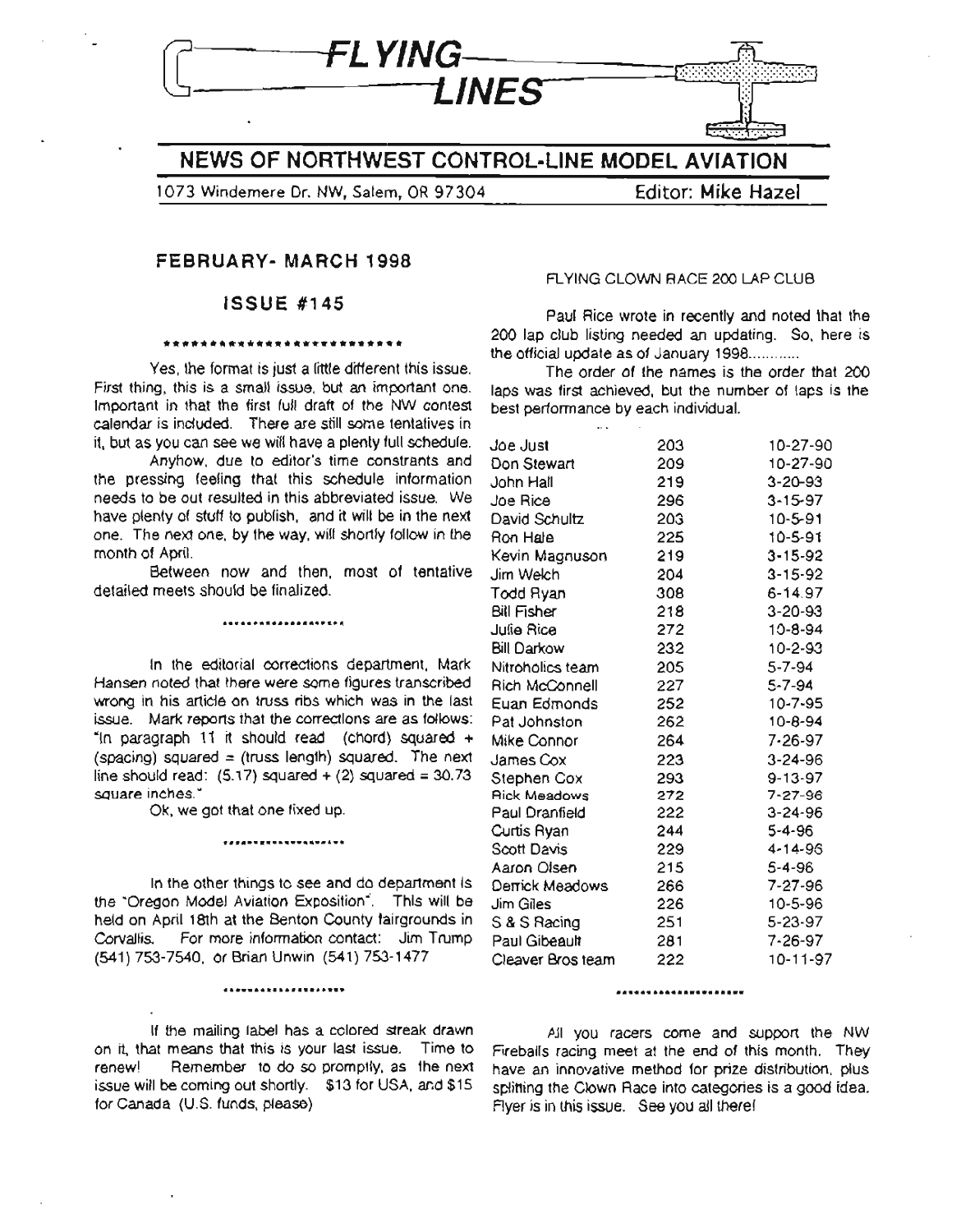### **NORTHWEST CONTROL LINE CONTEST** .CALENDAR

THE FOLLOWING LISTING IS A SUMMARY OF ALL KNOWN A.M.A. AND M.A.A.C. SANCTIONED EVENTS AS OF 3-08-98. FOR FURTHER INFORMATION. PLEASE CONTACT THE INDIVIDUAL LISTED. CONTEST DIRECTORS AND CLUB LEADERS ARE ENCOURAGED TO CONTACT FLYING LINES AS SOON AS POSSIBLE WITH THEIR PLANS, INCLUDING REVISIONS AND TENTATIVE DETAILS. CONTEST FLYERS CAN ALSO BE INCLUDED AT NO CHARGE, ON A SPACE AVAILABLE BASIS.

MARCH 14 RICHMOND, BRITISH COLUMBIA EVENTS: NAVY CARRIER (ALL CLASSES), P.A.C. SLOW RACE. SITE: RICE MILL ROAD SPONSOR: PACIFIC AEROMODELERS CLUB. CONTACT: MIKE CONNER (604) 465-7277

### MARCH 28 PORTLAND, OREGON "SPRING RAONG TUNE-UP"

EVENTS: MOUSE RACE CLASS I, NW SPORT RACE, NW SUPER SPORT RACE, NW FLYING CLOWN RACE (BEGINNER & EXPERT CLASSES) SITE: DELTA PARK SPONSOR: NORTHWEST FIREBALLS. CONTACT: GARY HARRIS (503) 324-3450, OR MARK HANSEN (503) 234-1971

APRIL 4 MISSION, BRITISH COLUMBIA EVENT: NOSTALGIA DIESEL COMBAT SITE: MISSION FLYING FIELD CONTACT: PAUL DRANFIELD (604) 826-3376 E-MAIL: pdran@bc.sympatico.ca

APRIL 18 RICHMOND, BRITISH COLUMBIA EVENTS: NW SPORT RACE, .15 SPORT RACE, NW FLYING CLOWN RACE. SITE: RICE MILL ROAD SPONSOR: PACIFIC AEROMODELERS CLUB CONTACT: MIKE CONNER (604) 465-7277

MAY 2 MISSION, BRITISH COLUMBIA EVENT: NOSTALGIA DIESEL COMBAT SITE: MISSION FLYING FIELD CONTACT: PAUL DRANFIELD (604) 826-3376 E-MAIL: pdran@bc.sympatico.ca

### MAY 3 SALEM, OREGON

"SPRING SPEED TUNE-UP" EVENTS: 1/2 A SPEED, A SPEED, B SPEED, D SPEED, JET SPEED, FAI SPEED, FORMULA 40 SPEED, .21 SPORT SPEED, 1/2 A PROFILE PROTO SPEED, .21 PROTO SPEED, NW SPORT JET SPEED. SITE: BILL RIEGEL MODEL AIRPARK (SALEM AIRPORT) SPONSOR: WESTERN OREGON CONTROL LINE FLYERS. CONTACT: MIKE HAZEL, 1073 W1NDEMERE DRIVE NW, SALEM, OR 97304 PHONE (503) 364-8593 E-MAIL: ZZ CLspeed@aol.com

MAY 9 RICHMOND, BRITISH COLUMBIA EVENTS: CARRIER (ALL CLASSES), PROFILE STUNT USING OLD TIME PATTERN. SITE: RICE MILL ROAD SPONSOR: PACIFIC AEROMODELERS CONTACT: MIKE CONNER (604) 465·7277

MA Y 22-23-24 ROSEBURG, OREGON "NORTHWEST CONTROL-LINE REGIONALS" EVENTS: PRECISION AEROBATICS IN FOUR PAMPA CLASSES, OLD TIME STUNT, CLASSIC STUNT, AMA FAST COMBAT, AMA SLOW COMBAT, 1/2 A COMBAT, 80 MPH

COMBAT, VINTAGE DIESEL COMBAT, PROFILE CARRIER, CLASS I CARRIER, CLASS II CARRIER, .15 CARRIER, MOUSE RACE CLASS I, MOUSE RACE CLASS II, RAT RACE, SLOW RAT RACE, SCALE RACE, NW GOODYEAR, NW SPORT RACE, NW SUPER SPORT RACE, NW FLYING CLOWN RACE, AMA PRECISION SCALE, SPORT SCALE, PROFILE SCALE, 1/2 A SPEED, A SPEED, B SPEED, D SPEED, JET SPEED, FAI SPEED, FORMULA 40 SPEED, .21 SPORT SPEED, 1/2 A PROFILE PROTO SPEED, .21 PROTO SPEED, NW SPORT JET SPEED, 1/2 A REED SPEED (JR-SR ONLY). SITE: ROSEBURG REGIONAL AIRPORT. CONTACT: CRAIG BARTLETT, 205 NE CEDAR LANE, CORVALLIS, OR 97330 PHONE (541) 745-2025

JUNE 20-21 KENT, WASHINGTON JIM PARSONS MEMORIAL SUMMERFLY EVENTS: OLD TIME STUNT, CLASSIC STUNT, PRECISION AEROBATICS (INT / ADV / EXP), .15 CARRIER, PROFILE CARRIER, CLASS I & II CARRIER COMBINED, MOUSE RACE CLASS I, NW FLYING CLOWN RACE, NW SPORT RACE, NW SUPER SPORT RACE SITE: BOEING SPACE CENTER IN KENT. SPONSOR: SEATTLE SKYRAIDERS NOTE- DETAILS TENTATIVE

JUNE or JULY SOMETHING........BLADDER GRABBER?????

### JULY 5 SALEM, OREGON "ENDURANCE RECORD TRIALS"

EVENT: AMA CL ENDURANCE SITE: BILL RIEGEL MODEL AIRPARK (SALEM AIRPORT) SPONSOR: WESTERN OREGON CONTROL LINE FLYERS. CONTACT: MIKE HAZEL 1073 W1NDEMERE DRIVE NW, SALEM, OR 97304 PHONE (503) 364-8593 E-MAIL: ZZ CLspeed@aol.com (NOTE: MEET TENTATIVE)

JULY 11 MISSION, BRITISH COLUMBIA EVENT: NOSTALGIA DIESEL COMBAT SITE: MISSION FLYING FIELD CONTACT: PAUL DRANFIELD (604) 826-3376 E-MAIL: pdran@bc.sympatico.ca

JULY 10-11-12 MUNCIE, INDIANA A.M.A. NATIONALS FOR ALL SCALE EVENTS

JULY 13·18 MUNCIE, INDIANA A.M.A. NATIONALS FOR CONTROL LINE EVENTS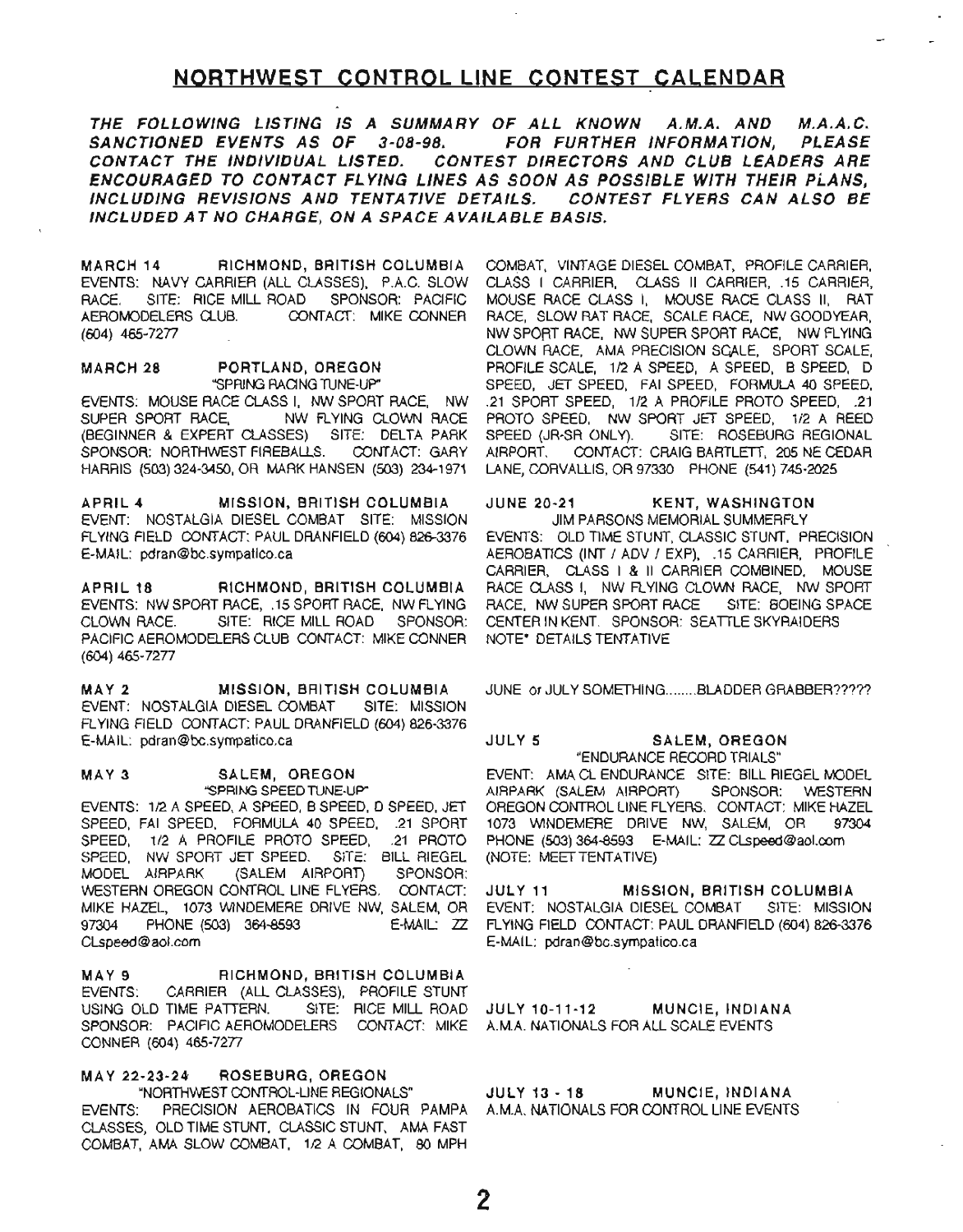### JULY 25-26 RICHMOND, BRITISH COLUMBIA "PAC. INVITATIONAL"

EVENTS: CARRIER (ALL CLASSES), NW FLYING CLOWN RACE, NW SPORT RACE. GOODYEAR, OLD TIME STUNT, PRECISION AEROBATICS IN FOUR CLASSES, SCALE. SITE: RICE MILL ROAD SPONSOR: PACIFIC AEROMODELERS CLUB CONTACT: MIKE CONNER (604) 465-7277

### AUGUST 1-2 COQUITLAM, BRITISH COLUMBIA "CAN-AM SPEED CHAMPIONSHIPS"

EVENTS: SPEED SITE: UPPER COQUITLAM PARK SPONSOR: VANCOUVER GAS MODEL CLUB CONTACT: RON SALO (604) 279-0530. OR PAUL GIBEAULT (604) 525- 1020

### AUGUST 22-23 SALEM, OREGON WOLF 2ND ANNUAL SUMMER MEET

EVENTS: NW SUPER SPORT RACE, NW SPORT RACE, NW FLYING CLOWN RACE, MOUSE RACE CLASS I, SPEED EVENTS, 80 MPH COMBAT. PRECISION AEROBATICS, FUN FLY EVENT. SITE: BILL RIEGEL MODEL AIRPARK SPONSOR: WESTERN OREGON CONTROL LINE FLYERS CONTACT: MIKE HAZEL (503) 364-8593 (NOTE: MEET DETAILS TENTATIVE)

SEPT 5 COQUITLAM, BRITISH COLUMBIA EVENTS: MOUSE RACE CLASS I, NW SPORT RACE, NW FLYING CLOWN RACE, .15 SPORT RACE. SITE: UPPER COQUITLAM PARK. SPONSOR: PACIFIC AEROMODELERS CONTACT: MIKE CONNER (604) 465-7277

## SEPT 12-13 KENT, WASHINGTON

## RAIDER ROUNDUP

EVENTS: OLD TIME STUNT, CLASSIC STUNT, PRECISION AEROBATICS (INT / ADV / EXP), MOUSE RACE CLASS I, NW FLYING CLOWN RACE, NW SPORT RACE, NW SUPER SPORT RACE, .15 CARRIER, PROFILE CARRIER, CLASS I & II CARRIER COMBINED, 1/2 A COMBAT, VINTAGE DIESEL COMBAT, 80 MPH COMBAT, SPORT SCALE SITE: BOEING SPACE CENTER IN KENT. SPONSOR: SEATTLE SKYRAIDERS \*NOTE: DETAILS TENTATIVE

SEPT 26 COQUITLAM, BRITISH COLUMBIA EVENTS: MOUSE RACE CLASS I, NW SPORT RACE SITE: UPPER COQUITLAM PARK SPONSOR: VANCOUVER GAS MODEL CLUB CONTACT: RON SALO (604) 279- 0530, OR PAUL GIBEAULT (604) 525-1020

OCTOBER 3 RICHMOND, BRITISH COLUMBIA EVENTS: CARRIER (ALL CLASSES), STUNT- TENTATIVE SITE: RICE MILL ROAD SPONSOR: PACIFIC AEROMODELERS\_ CONTACT: MIKE CONNER (604) 465-7277

OCTOBER 10 SALEM, OREGON "REALLY RACING"

DETAILS TENTATIVE

OCTOBER 11 SALEM, OREGON

"FALL FOLLIES"

DETAILS TENTATIVE

### пh ://////////<br>}}///////////<br>}}///////// ,,,,,,,,,,,  $\sim$  11  $\times$

# **The Flying Flea Market**

3

Classified advertisements  $-$  FREE for FL subscribers

FLYING LINES SUBSCRIBERS: THIS SPACE IS FOR YOUl SEND IN YOUR AD FOR SELUSWAP OR FOR NEEDS. PLEASE INDICATE HOW MANY ISSUES AD SHOULD RUN. CHANGE YOUR AD AT ANYTIME.

FOR SALE: FASCAL=CLEAR AIRPLANE COVERING MATERIAL FOR EITHER FOAM OR OPEN FRAMES. IT HAS STICKY ADHESIVE, SO ITS GOOD FOR ON-FIELD REPAIRS. WORKS WITH HIGH OR LOW HEAT, AND CAN BE PAINTED. A MUST FOR COMBAT FLIERS. JOHN THOMPSON, 2456 QUINCE STREET, EUGENE, OREGON 97404 E-MAIL: John4051@aol.com

WANTED: ENGINE HEAD FOR HB .40 PDP (MADE IN GERMANY) 6 BOLT PATTERN-BAFFLE PISTON TYPE HEAD. CONTACT: MIKE MacCARTHY, PO BOX 788, GLEN ELLEN, CA 95442 PHONE: (707) 996-9528 FAX: (707) 996-0612

FOR SALE: ONE NEW AND ONE USED DYNA-JET, PLUS ONE SPARE TAILPIPE ALL FOR \$300. 2 EACH SHURIKEN .049 & EXTRA PARTS, ALL FOR \$200 BRUCE DUNCAN, PO BOX 58037, STN. L, VANCOUVER, BC. CANADA V6P 6C5

 $\omega_{\rm{eff}}=2.2\pm0.02$ 

FOR SALE: P.A.W. DIESEL ENGINES AND ACCESSORIES FOR CIL NOSTALGIA DIESEL COMBAT. OVER 50 MODELS AVAILABLE IN CL AND RC FROM .033 TO .60 CU IN. SEND ONE DOLLAR FOR LIST TO: PAUL DRANFIELD, 32763 SIXTH AVENUE, MISSION, B.C. V2V 1Y8 E-MAIL: pdran@bc.sympatico.ca

FOR SALE: CONTROL LINE AND OLD TIME FF TANKS; SIZES 14CC TO 7 OUNCE. COMPLETE LINE OF FUELS, FAI (0%) TO 75%, AS WELL AS INGREDIENTS. BROCHURE \$1.00 CAROLlNA-TAFFINDER, 8345 DELHI ROAD, N. CHARLESTON, SC 29406 TEL. & TAPE: (803) 553-7169 E-MAIL: DDTAFF@worldnet.att.com

WANTED: STILL LOOKING FOR SELECTED OLD CL SPEED KITS FOR COLLECTION. NEED HARTER'S DIZZY BOY & DIZZY BUG. ALSO, ANY AND ALL OLD JET KITS. MIKE HAZEL, PHONE (503) 364-8593

FOR SALE: NEW LIST AVAILABLE NOW FROM ZZ! PROP. FIBERGLASS & CARBON FIBER PROPS. 1073 WINDEMERE DRIVE NW, SALEM, OR 97304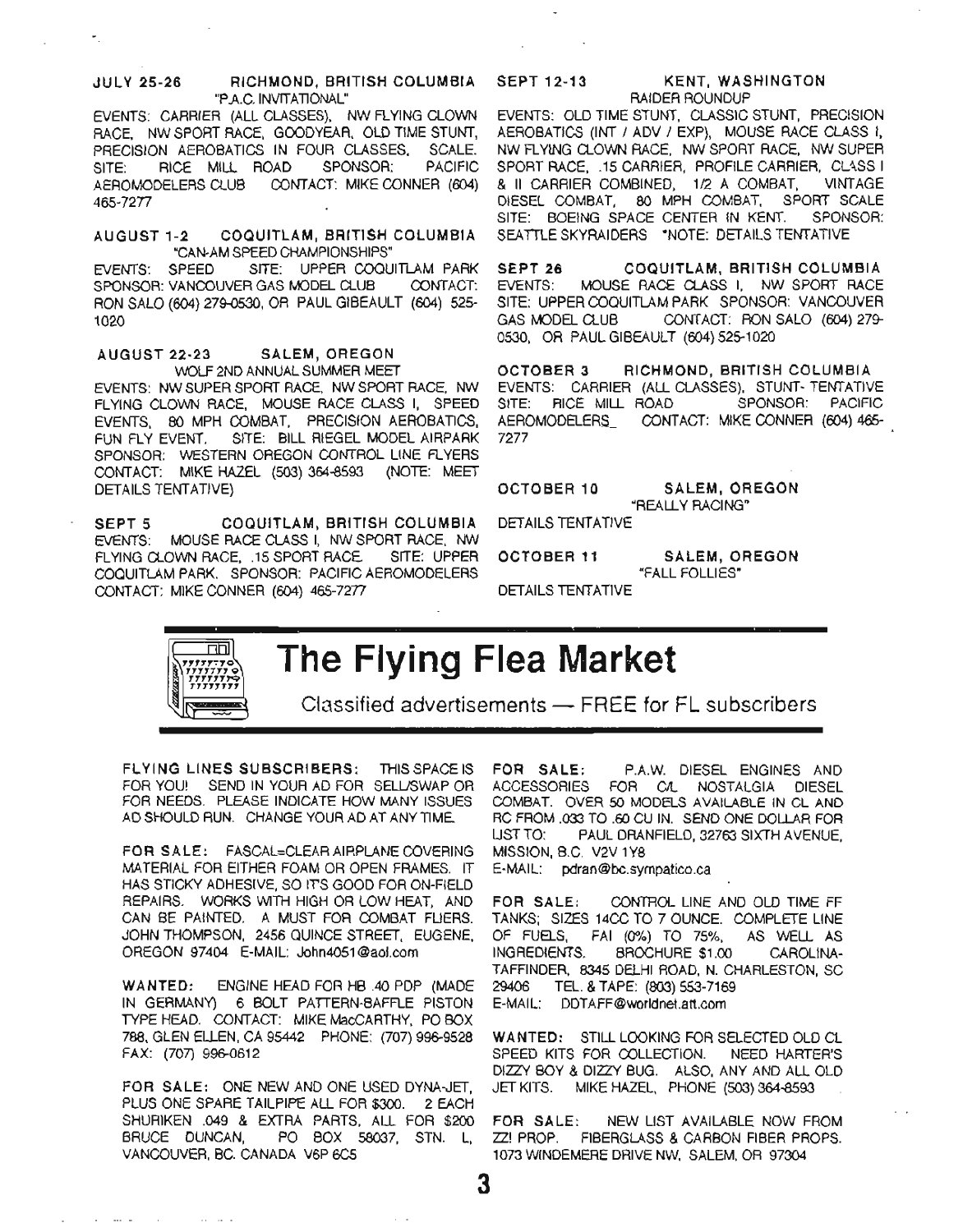# **The 1990 Regionals** . A **contest for** every **CL** flier

 $\blacksquare$  The fabulous meet that just keeps getting better.

### ByJohnThompson

From the competitors' standpoint, the 27th Annual Northwest Control-Line Regionals will look very similar to past events. But, through the course of the Memorial Day weekend, competitors and especially the many volunteer officials will experience an entirely new kind of contest.

The 1998 Regionals is being directed by a new organization with only one purpose  $-$  to put on the best possible control-line contest.

Members of the Eugene Prop Spinners and the Umpqua Valley Modelers have formed the Northwest Regionals Management Committee, which is assisted by volunteers from around the Northwest. This committee, financed by but independent of the two clubs, has been meeting since December to tie up all the loose ends of this massive contest long before the competitors arrive.

The magnitude of the task of putting on such a contest is beyond the imagination of the casual observer. Throughout the years, there have been many volunteer workers, but no one person or group actually had a handle on the entire operation. Finally, one group is in touch with all aspects: Promotion, field preparation, officials, equipment, T-shirts, banquet, concessions, public  $relations \sim$  you name it.

The contest continues to grow and evolve: This year the schedule is juggled again to reflect recent entry patterns, the circle arrangement has been adjusted to meet space demands of the various events.

A new event for kids has been added: Reed speed. The floatplane fun-fly pond is now part of a new permanent circle, so that interesting sideshow can go on all weekend. Diesel combat is now an official event and Northwest Sport Jet Speed makes its debut .

Most importantly, the committee has devoted new energy to arranging for officials and properly equipping each circle.' The central equipment storehouse is being replaced by separate

equipment inventories for each event. Motel accommodations are being provided for officials coming from out of town. The list of improvements goes on and on.

Credit for the continued improvements go to Dave Shrum and his hard-working Umpqua Valley Modelers (many of whom are RC fliers who devote their time to helping out their CL brethren), Contest Director Craig Bartlett and the Eugene Prop Spinners crew of experienced Regionals experts, and a large number of unacknowledged workers, officials and helpers.

The Regionals has always been a big event, and it remains true to its roots and its guiding philosophy: to provide a top-level championship contest and at the same time offer something for every CL flier.

I guarantee that you'll enjoy this year's Regionals.

### $\blacksquare$  The myth of the 60% stunt entry, and other statistical irrelevancies.

George Orwell's"Animal Farm" comes to a sad end when the characters adopt a commandment that says, "All animals are equal  $-$  but some animals are more equal than others."

It's a seductive thought: Our CL event is more difficult, so we're better. Our event attracts more fliers, so we're better. Our event is faster, so we're better.

Thus we lately hear frequently repeated a statistical myth that apparently had its origins in last year's Regionals: Stunt fliers make up more than 60% of the Regionals entry. It's a statistic that has been used to suggest, among other things, that the circle space and time of some other events be restricted to make more room and time for stunt. It's also completely false.

I love stunt, and I love statistics, but I also love accuracy, and I love all CL activity. No event -not stunt, not racing, not combat, not speed, not carrier  $-$  is better than any other.

So, for what little it's worth, let's do the math again.

There were 39 individuals entered stunt competition at the 1997 Regionals, including those in precision aerobatics, Old-Time and Classic Stunt. Calculated as a percentage of the number of individuals entered in the overall contest, that comes to 38%. Still a healthy number and worthy of respect.

Where did the 60% figure corne from? Our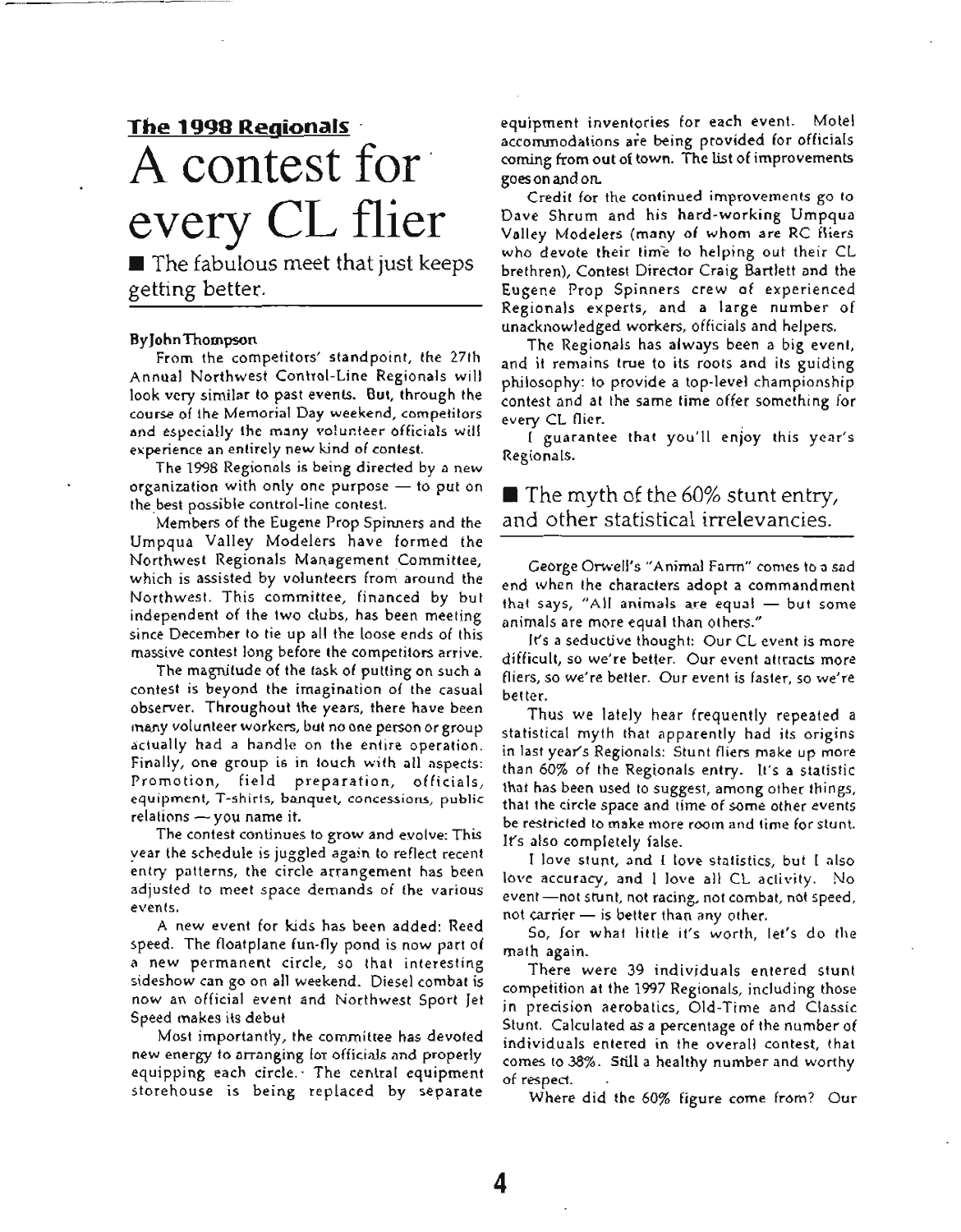guess is that someone divided the number of stunt event entries, 66, into the total number of individual entrants, 102. It's a calculation of two different things, yielding a meaningless result. The same calculation applied to racing yields the conclusion that racers accounted for 104% of the entries! In 'fact, there were 36 racers, 35% of the individual contestant field. .

It is counterproductive to compare the entry in one event to the entry in another event, and to use it as an argument for restricting fellow modelers. Each year the contest adjusts as much as it can to demands placed on the facility by each event. Some events take more circle time - those such as stunt and carrier, in which the entries fly one at a time  $-$  than others, where the pilots fly simultaneously. What of it? We all have our needs and the contest tries to meet them.

Some events also contribute more heavily than others to the contest's finances. It's a meaningless argument, but take a look at it, just for perspective: The average stunt flier enters one to three events. That's an entry fee of \$20 to \$30 for the Regionals. The average racer enters one to eight events  $-$  an entry fee of \$20 to \$55. Some competitors, who may fly a combination of racing, speed and combat, for example, have paid up to \$65 in entry fees. (A footnote: This year's contest will have a \$40 maximum entry fee.)

Meaningless as they are, the entry numbers are interesting, so let's take a look at them, again just for perspective:

In 1997, 102 individuals paid for 264 event entries. Of that 264, racing accounted for 107 entries, or 40.5%. Aerobatics accounted for 66 entries, or 25%. Speed, 33 entries for 12.5%. Carrier, 24 entries for 9.1%. Combat, 20 entries for 7.5%. Scale, 17 entries for 6.4%.

The numbers this year undoubtedly will be different. One event will grow, another will decline. One event will need a little more circle time than last year, another will need less. Each event will get the attention and respect that it deserves.

And on Saturday night, we'll all get together for a party in the hangar as control-line fliers, enjoying one-another's friendship and support.

It's a CL world at the Northwest Control-Line Regionals. Not a stunt world, not a scale world.

We're all in the same circle together, sharing a hobby-that-pleases all of us in different ways.

Here's a statistic that would really mean something: CL modelers fly together in mutual respect and understanding, 100% of the time.

# 1998 California / Arizona Control Line Contest Calender

Prepared by: Fred Cronenwett (818) 718-5871

| Mar 26-29       | - Vintage Stunt Championships in Tuscon, AZ, Call Joann Keville 602-985-3363                                                                                |
|-----------------|-------------------------------------------------------------------------------------------------------------------------------------------------------------|
| April 5         | - Bill Nusz Memorial Speed Contest, @ Whittier Narrows, CA, Joe Brownlee 714-895-1857                                                                       |
| April 19        | - Blacksheep Fun Scale and 1/2a @ Sepuldeva Basin, Call Tony Naccarato @ 818-842-5062                                                                       |
| May 22-24       | - NW Regionals in Roseburg, Oregon - All CL events & Rise off Water CL special event<br>Roseburg Airport, Oregon Call Craig Bartlett 541-745-2025           |
| June 6-7        | - Knights Joust @ Whittier Narrows (AAA) - All CL events John Wright 562-420-9018                                                                           |
|                 | June 27-28* - Bob Palmer Stunt meet at Sepuldeva Basin, Call Tony Naccarato @ 818-842-5062<br>* Date TentativeCall to comfirm date!                         |
| July 10-12      | - CL Scale Nationals @ Muncie, IN - Call Mike Welshans at (248) 545-7601                                                                                    |
| July 13-18      | - CL Precision Aerobatics @ Muncie, IN - Unofficial events to be flown on July 13                                                                           |
| July 13-18*     | - CL Nationals at Muncie - * Call the AMA at (765) 287-1256 for more details<br>Speed: 13th-17th Racing: 13th-17th Combat: 13th-18th Carrier: 16th-18th     |
| Sept 5-6        | - Rocky Mountain CL Championships, Denver, CO - Call Jim Brown (303) 343-3883                                                                               |
| Sept 19-20      | - Cholla Choppers CL contest, All events @ Christopher Columbus Park, Tuscon, AZ,<br>Call Robin Sizemore at 520-749-4434                                    |
| Oct 10-11       | - 15th Annual Seebree Hayes Memorial AAA contest @ Whittier Narrows, All CL Events,<br>101st Squadron Screaming Eagles, Call Fred Cronenwett (818) 718-5871 |
| $Oct$ 17-18 $*$ | - 20th Annual Golden State Stunt Championships, Clovis, CA<br>Call Bob Swan 209-298-2995 * Date TentativeCall to comfirm date !<br>5                        |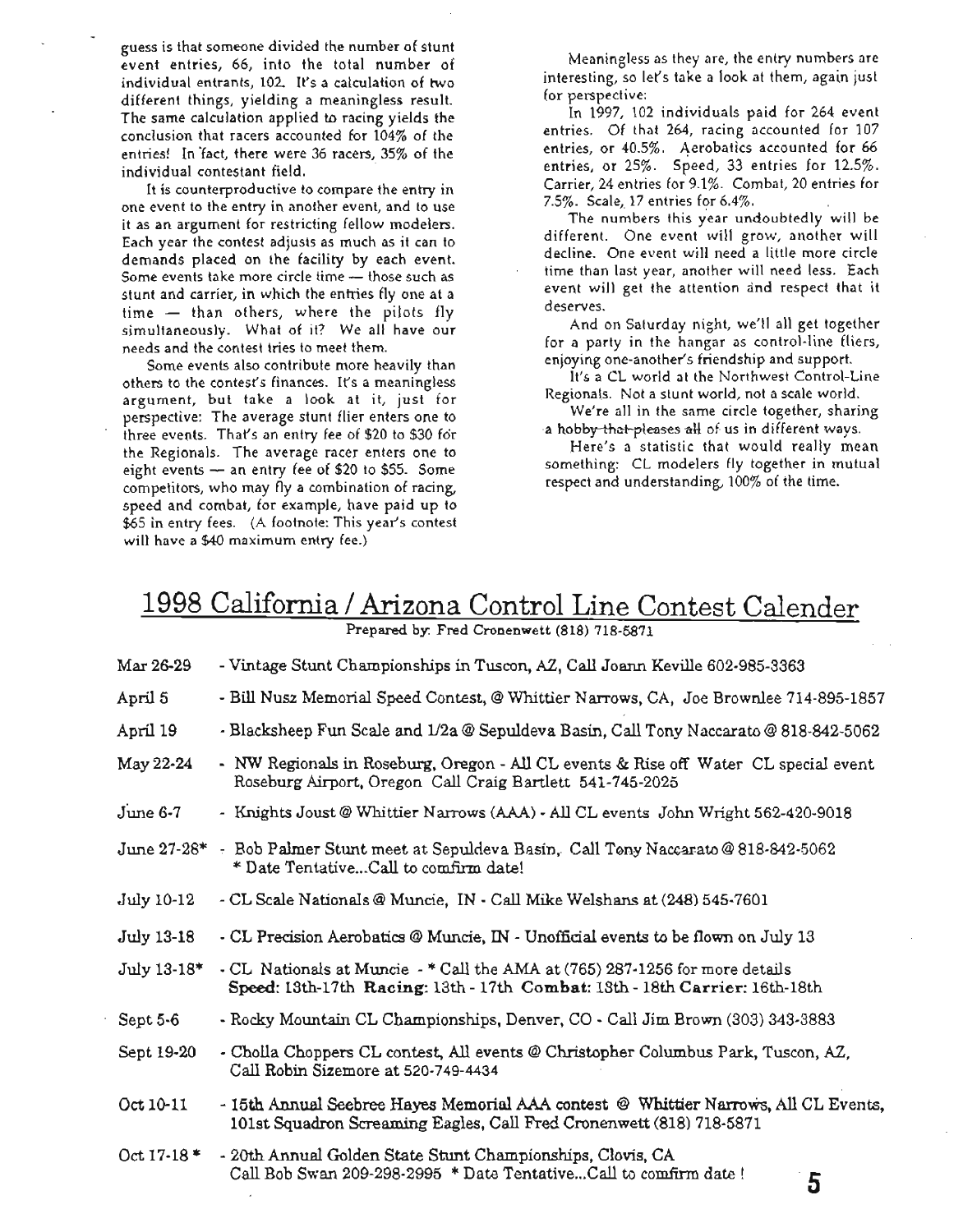The 27th annual...



# **IMPROVED SITE AND SCHEDULE!**

With 41 events and 126 trophies, the Northwest Regionals provides the largest selection of control-line competition events and awards available in a single contest in the United States.

# You can compete

in these great championship events:

- AEROBATICS 4 PAMPA classes, Old-Time Stunt and Classic stunt!
- COMBAT AMA, Slow/ 1/ 2-A, SO-mph, Vintage Diesel (Shutoffs required in AMA, Slow and 80)
- NAVY CARRIER Profile, Class I, Class II and .15 carrier!
- RACING Mouse I&II, Rat, Slow Rat, Goodyear, NW Goodyear, NW Sport, NW Super Sport, Clown
- SCALE AMA Precision, AMA Sport Scale and Profile Scale!
- SPEED 1/2-A, 1/2-A Proto, A, B, 0/ FAI, Jet, Formula 40, .21 sport, .21 Proto, NW Sport Jet
- JUNIOR EVENTS NWSR, Class I Mouse, Junior/Senior Reed Speed
- FLOAT-PLANE FUN-FLY Sport, scale and Schneider flying on the new permanent pond!

# Enjoy The Regionals at Roseburg Regional Airport!

Improved site with new circles both at the airport and the fairgrounds ... Ample parking Camping and RV space ... Rest rooms ... On-site hobby shops ... Food concessions Registration, vendors and modelers' meeting place inside an airport hangar! Motels and restaurants nearbv!

This area is noted for warm weather with low wind velocity! TROPHIES .., MERCHANDISE PRIZES ... GRAND CHAMPIONSHIP TROPHIES *Camping and practice circles at Douglas County Fairgrounds, off Interstate* 5 *at Exit 123*

## A SATURDAY NIGHT SOCIAL EVENT



Contest Director Craig Bartlett, 205 N.E. Cedar Lane, Corvallis, OR 97330 (541) 745-2025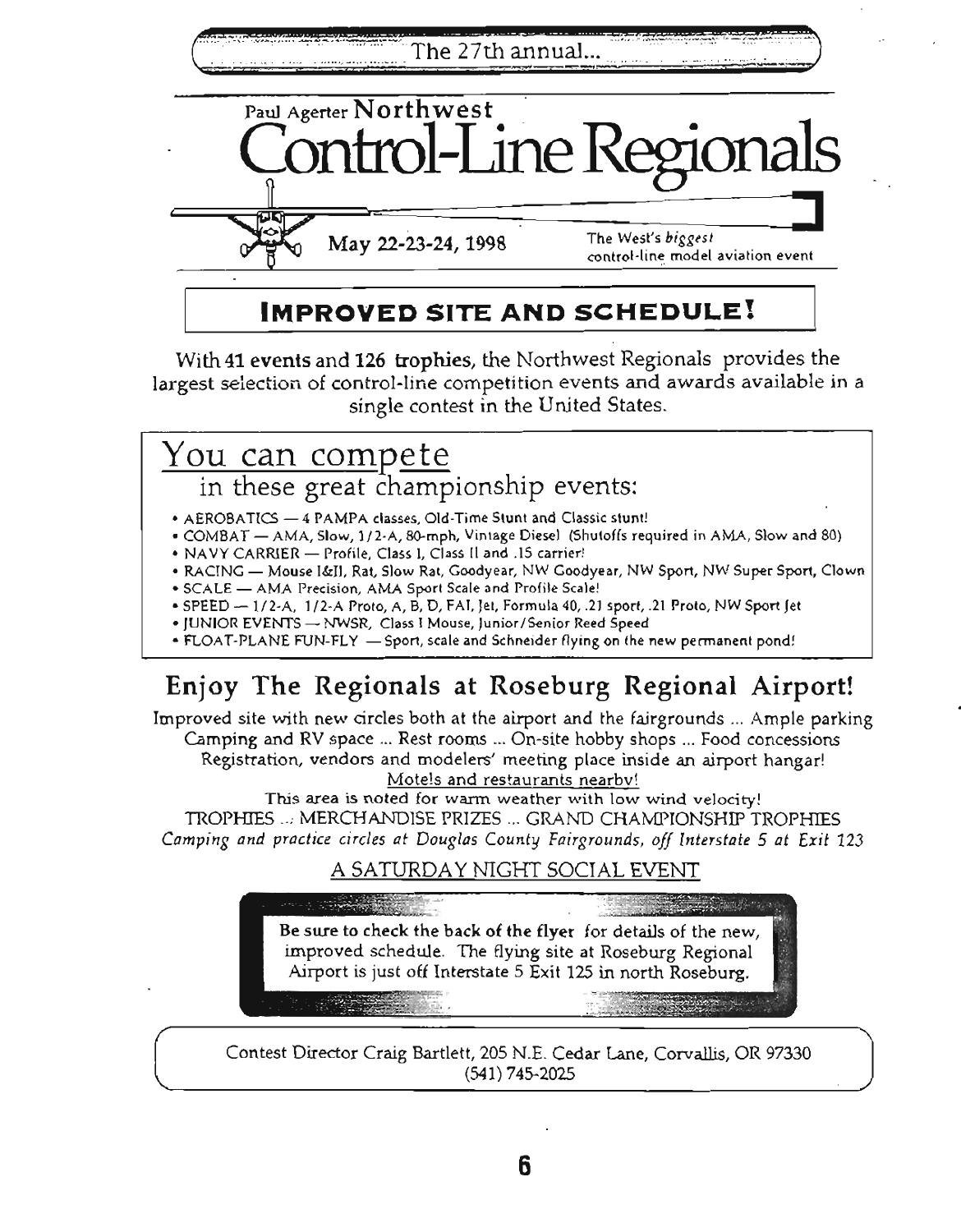## **The Paul Agerter Northwest Control-Line Regionals**

Roseburg Regional Airport, Roseburg, Oregon

### SCHEDULE OF EVENTS

| <b>FRIDAY</b>                |              | SATURDAY                               |              | SUNDAY                      |             |
|------------------------------|--------------|----------------------------------------|--------------|-----------------------------|-------------|
|                              |              | Mouse Race I (Jr.) 8:30 a.m.           |              | Prec. Acrobatics *          | $8:30$ a.m. |
| Speed (all classes)          | $10 - 6$     | 80-mph Combat 8:30 a.m.                |              | Scale (all classes)         | $8:30-4$    |
| Scale floatplane             |              | Carrier (all classes) 8:30-5           |              | Floatplanes †               | $8:30-5$    |
| flights †                    | $N$ oon $-4$ | Speed (all classes) 8:30-5             |              | AMA Combat                  | $8:30$ a.m. |
|                              |              | Floatplanes †                          | 8:30-5       | Goodvear                    | $8:30$ a.m. |
|                              |              | Old-Time Stunt $*$ 9 a.m.              |              | Slow Rate Race              | 9:30 a.m.   |
| Slow Combat                  | Noon         | Scale static judge 9 a.m.              |              | NW Sport Race (Jr.)         | 10:30 a.m.  |
| Diesel Combat #              |              | After Slow Mouse Race I (SO)10:30 a.m. |              | NW Sport Race (S-0) 11 a.m. |             |
| Northwest Goodyear 12:30     |              | Classic Stunt *                        | $12:30$ p.m. |                             |             |
| Carrier (all classes) Noon-5 |              | Mouse Race II                          | Noon         | NW Super Sport              | $2$ p.m.    |
| Flying Clown Race 2 p.m.     |              | 1/2-A Combat                           | $2$ p.m.     |                             |             |
|                              |              | Rat Race                               | $2$ p.m.     |                             |             |
|                              |              |                                        |              |                             |             |

### SCHEDULE NOTES

Registration is open Friday from 9 am.-5 p.m.• Saturday and Sunday 8 a.m.-noon. Early entry encouraged. \* Precision, Old-Time and Classic aerobatics entrants and scale entrants check at registration for meeting info.

*# Diesel combat* will be Oown in five rounds beginning Friday and continuing all weekend as time allows.

t *Float Plane:* Scale entries in regular scale classes will be Oown on Friday.

### RULES INFORMATION

• AMA events are per 1996-97 rule book. except as noted below. Know the rules!

• Offical Northwest Rules will be used for the following events: *NW Sport Race, NW Super Sport Race. Northwest Good.vear. Flying Clown Race,* .15 *Carrier, 80-mph combat, NorthweST Sport Jet Speed.* For complete rules, write John Thompson, 2456 Quince St., Eugene, OR 97405. Not knowing the rules is no excuse  $\sim$  get your copy now!

*• COMBAT* - All events except Diesel Oown double-elimination. FLYAWAY SHUTOFFS REQUIRED for AMA, 80mph and slow combat...Shutoffs subject to ground test; any flyaway in which shutoff fails to work will result in disqualification. For *Vimage Diesel Combat* rules. contact Combat Director Jeff Rein. 14326 I02nd Ave. N.E.. Bothell. WA 98011.

• Precision Aerobatics Model Pilots Association rules will be used for *Old-Time Stunt* and *Classic Stunt.* North American Speed Society rules will be used for .21 *proto.* Write appropriate organizations for rules.

*• Reedspeed rules:* Any Mouse Race I-eligible plane. Mouse I lines. timing for IO-Iaps.

• *Navycarrier* - Mufflers optional. No tuned pipes, Magic mufflers OK.

• Safety thongs required in all events.

• Contestants may at some times be required to assist in timing or judging.

### OTHER INFORMATION

• For information about floatplane activities, call Dave Shrum. (541) 672-8893.

• AMA or MAAC membership required for all participants. AMA membership available at registration.

• Only participants and officials allowed in flying areas. All others must stay outside roped-off or restricted areas.

• Absolutely no alcoholic beverages on flying field during meet hours.

• A wards — Trophies and merchandise through third place in each event and age grouping, and first- through thirdplace grand championship trophies. Approximate value of awards: \$3,000.

• Overnight camping and RV space is available on or near site. Rest rooms. restaurant. etc., are nearby. Food concessions and hobby shops will be on site most of each day.

### *FOR MORE INFORMATION, CONTACT:*

Contest Director Craig Bartlett, 205 N.E. Cedar Lane, Corvallis, OR 97330 - (541) 745-2025